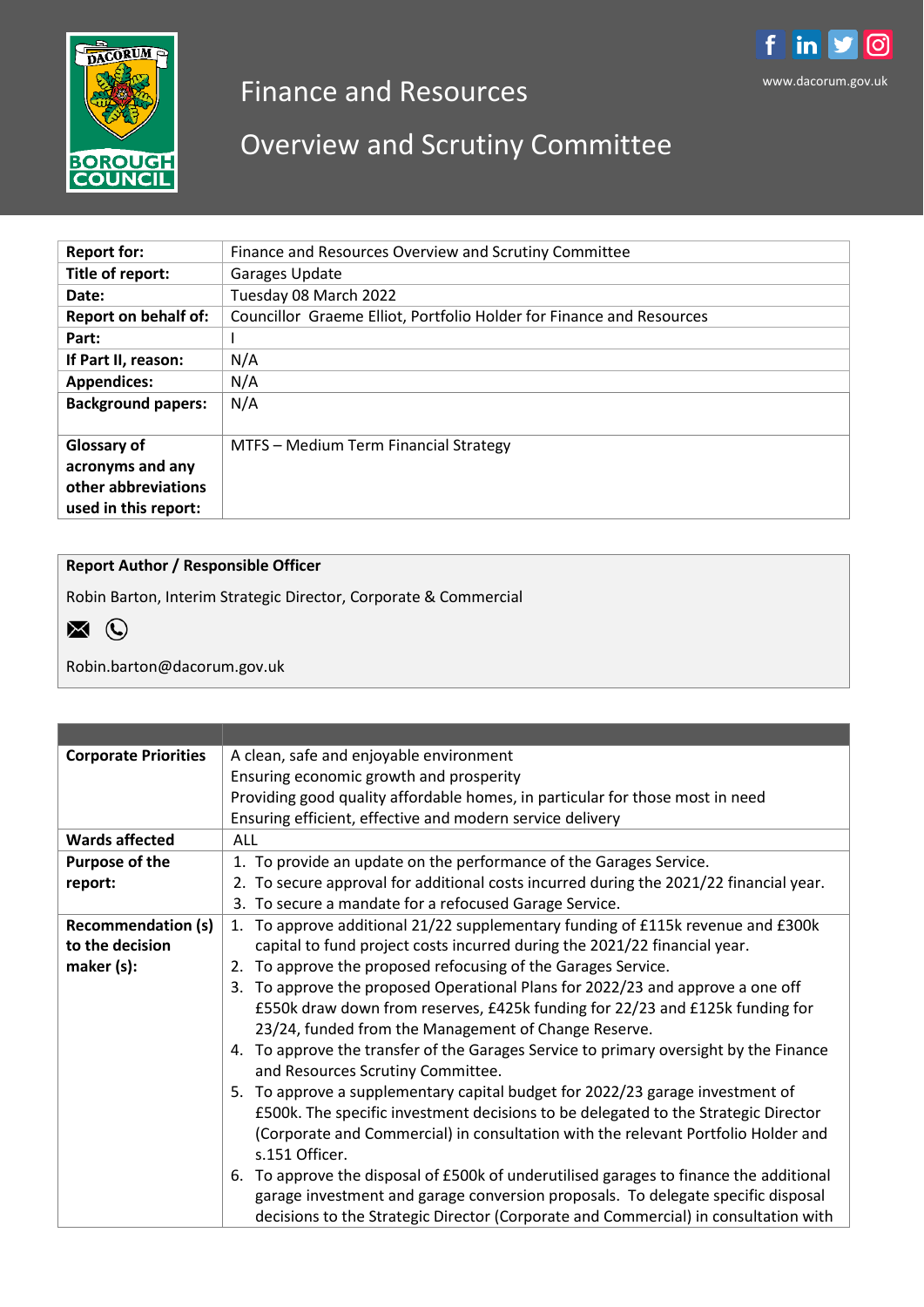|                                              | the relevant Portfolio Holder and s.151 Officer, and in line with current financial<br>regulations. |
|----------------------------------------------|-----------------------------------------------------------------------------------------------------|
| Period for post<br>policy/project<br>review: | Review the strategy and performance on a bi annual basis.                                           |

## **1 Introduction/Background**:

Dacorum's garages portfolio represents a significant capital asset, which needs to support the Council's corporate priorities. The portfolio is the Council's second highest income stream, generating around £3m of revenue each year. As the Council becomes increasingly reliant on self-financing its activities, and as we move towards a formalised commercial strategy, it will be imperative that the role of the garages portfolio is clarified and strengthened.

Within this context, a 3 year business plan has been developed for the Garages Service. A commercial operation of this size and scale – 7,300 garages – needs to be developing and investing in its operation in the medium term. This will need to become a more usual approach for the Council's commercial activities.

This report provides an update on the improvement work completed during the 2021/22 financial year. It seeks approval for additional funding to finance expenditure incurred in delivering this improvement work.

The report then provides an update and recommendations on a number of operational constraints faced by the service, and makes recommendations on developing the service during 2022/23 and beyond.

## **2 Key Issues**:

## **2.1. 2021/22 Improvement Work**

This year has seen significant improvement work completed by the Garages Team. Figure 1 shows a steady increase in garage lettings, as this work and the additional resources have developed.

The primary aspects of this work have been:

- Refurbishment of 359 garages, across the Borough.
- A review of operational processes, to simplify operational activity.
- Implementation of a web-based application portal for residents.
- Resourcing of an enhanced operational team (3 Lettings Officers, compared to a baseline establishment of 1).



## Figure 1: 2021/22 Lettings & Terminations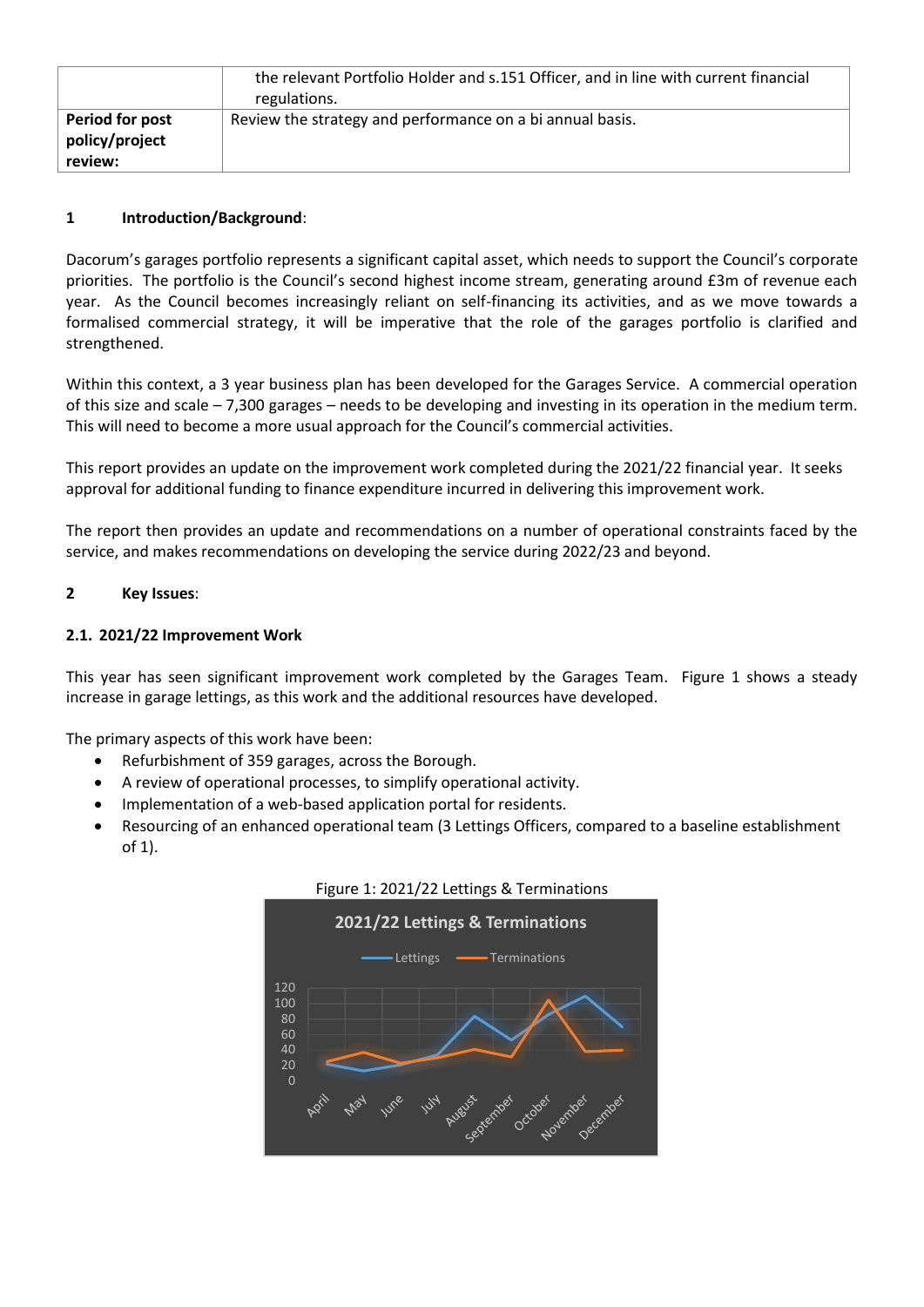## **2.2. Operational Performance**

Despite an increasing number of lettings throughout this year, operational performance of the service continues to be lower than we would like. There are a number of good reasons for this, which are detailed below.

Figure 2 provides a time analysis of voids across the garages portfolio. The service is operating at voids of around 30%. In contrast, indicative comparable data from other authorities indicates that a void rate of 10-20% is more typical (which still represents a significant opportunity cost). There has been a gradual increase in the void rate over the last few years.



Figure 2: Garages Portfolio - Historical Void Rate

There are likely to be a number of drivers for the void performance, some operational and some strategic.

Operationally, data and data access is limited. This reduces the efficiency of the service and makes it difficult to make operational decisions effectively. For example, stock condition data is limited which means that a physical visit is required to many units before a letting can be made. This acts as a serious bottleneck on the service.

Operationally, there is a lack of clarity on the core focus of the service, which stems from the historic purchase of the portfolio by the General Fund. The Garages Team spend much of their time supporting tenants with a range of neighbourhood management activity – such as parking enforcement – which should be resolved by other teams across Council. These issues are, of course, important and ones which the Council should be responding to residents. However, this response needs to be led by teams with the relevant focus, skills and expertise.

Strategically, there is little systematic capture of how garages are being used and the reasons for the termination of lettings. This makes it difficult to project medium-term demand. Anecdotally, we know that many modern cars are not suited to the design of the garages and that storage is the primary purpose of many lettings. We will need to capture much better demand data if the service is to make effective plans for its operation over the medium-term.

## **2.3. Financial Projections**

The service has a budgeted income of £3.1m for the 2021/22 financial year and is currently forecast to achieve this. It is projected to achieve a Net Operating Surplus of £1.1m (net surplus of £800k, excluding additional capital investment costs) as set out in Figure 3.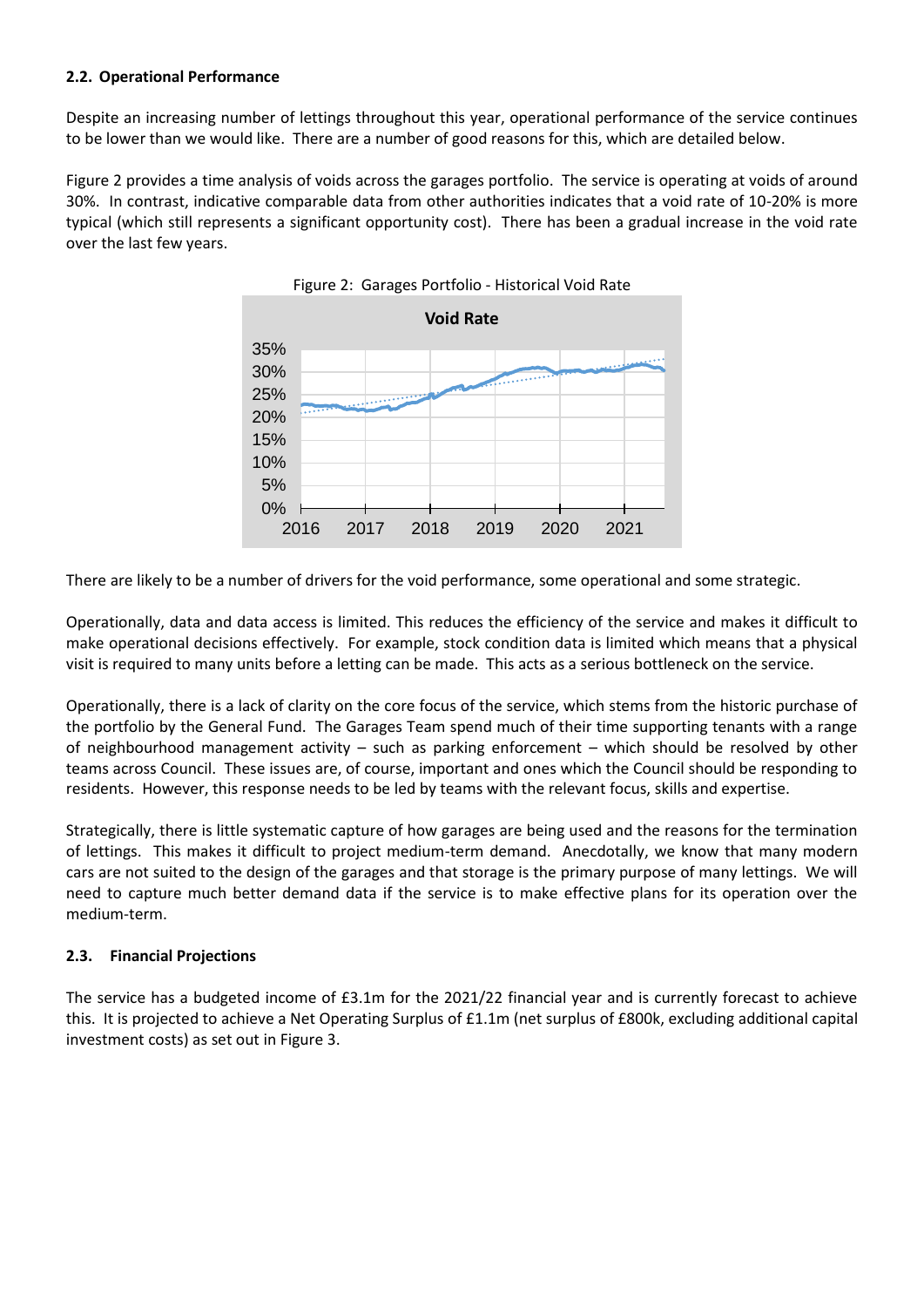| Figure 5: Garage Service 21/22 income and expenditure Statement |               |                |          |  |  |
|-----------------------------------------------------------------|---------------|----------------|----------|--|--|
|                                                                 | <b>Budget</b> | <b>Actuals</b> | Variance |  |  |
|                                                                 | £'000's       | £'000's        | £'000's  |  |  |
| <b>Gross Expenditure</b>                                        | 741           | 855            | 114      |  |  |
| Gross Income                                                    | $-3,142$      | $-3,141$       | 1        |  |  |
| <b>Gross Surplus</b>                                            | $-2,401$      | $-2,286$       | 115      |  |  |
| Service Recharges                                               | 443           | 443            | 0        |  |  |
| Capital Charges                                                 | 720           | 720            |          |  |  |
| <b>Net Surplus</b>                                              | $-1,238$      | $-1,123$       | 115      |  |  |

## **Figure 3: Garage Service 21/22 Income and Expenditure Statement**

Currently, the Medium Term Financial Strategy (MTFS) assumes a steady increase in the net income generated by the garages portfolio. Given the historic void trends and operational performance achieved this year (with the additional investment required) it appears unlikely that these assumptions will be achieved without a strategic refocusing of the service.

We are proposing a set of financial targets for the service – as set out in Figure 4 – which will deliver a significant improvement in the net income generated by the service by 2025. The plans set out below will provide the service with a period of investment in the core capabilities required to operate a portfolio of this scale, which should then enable income to grow over subsequent years. The analysis completed to date indicates that continuing to operate the service without this investment is likely to cause income to stagnate in the medium term.

|                        | 2022/23           | 2023/24           | 2024/25           |
|------------------------|-------------------|-------------------|-------------------|
| Income                 | £3.1m             | £3.4m             | £3.7m             |
| <b>Operating Costs</b> | £1.3m             | f1.2m             | f1.2m             |
| Capital Investment     | £0.7 <sub>m</sub> | £0.7 <sub>m</sub> | £0.7 <sub>m</sub> |
| <b>Surplus</b>         | f1.1m             | £1.5m             | £1.8m             |

#### **Figure 4: Income Projections**

#### **2.4. 2021/22 Additional Investment**

During the 21/22 financial year the garage service has invested in additional operational staffing, external consultancy support and extra capital investment to reduce the increase in void levels, as detailed earlier in this report.

This is resulting in a pressure on both the revenue and capital budgets for 2021/22. As a result the service is showing an in year revenue pressure of £115k, as detailed in Figure 3 above and an additional capital investment pressure of £300k, resulting from the investment in c. 400 garages.

The recommendation is to provide an additional one off reserve draw down of £115k from the Management of Change reserve to fund the in-year revenue pressure, and to set up a supplementary capital budget of £300k for 2021/22.

#### **2.5. Strategic Focus**

The achievement of the financial targets set out above will need the Garage service to re-focus its approach alongside developing its operational arrangements.

The service needs to be equipped with a clear focus as a service which generates significant income to support General Fund services. We would propose that the following four objectives are adopted for the service, which will provide clarity and focus for the service:

- To generate significant, sustainable net income streams to support General Fund activity;
- To provide a quality service to customers of the Garage Service;
- To identify surplus assets from the portfolio and support identification of ongoing uses that deliver commercial returns and the Council's strategic goals;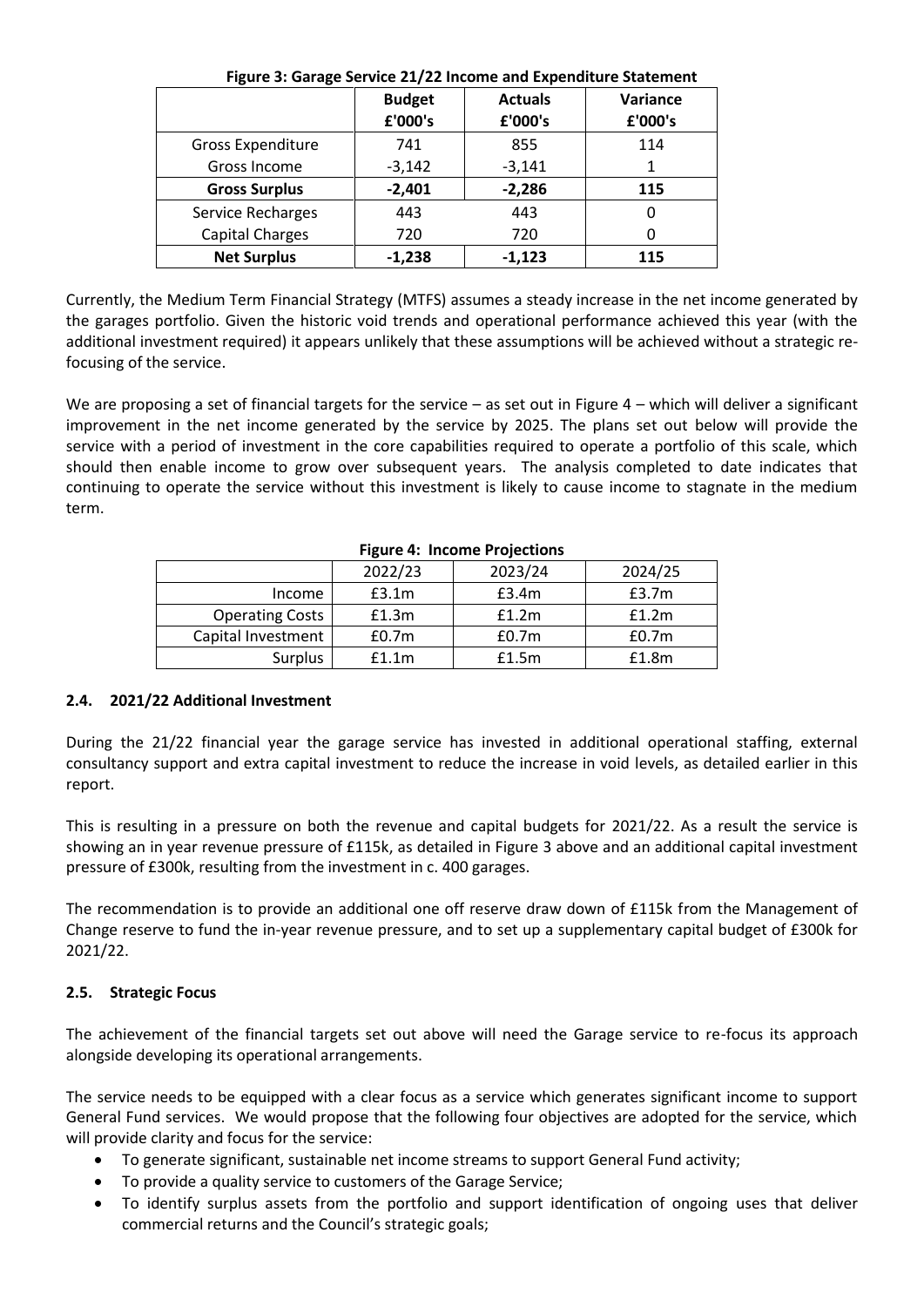To support the maximisation of capital receipts from the portfolio when ongoing Council use is discounted.

Governance structures need to be clarified to support these strategic objectives. At Officer level, we have now established an Operational Board, which is tasked with overseeing the performance of the service. This reports into the new Commercial Board, chaired by the Chief Executive.

Given the need to clarify the service as primarily a commercial activity, it is recommend that the Garage Service starts to be overseen by Finance & Resources Scrutiny Committee.

Internally, to allow the service to focus on its core lettings activity we will need to review current recharges with other services (principally the HRA) and establish internal service level agreements to establish clear expectations of how other Council services will support the garages portfolio.

#### **2.6. Operational Plans**

During the 2022/23 financial year, the Service will need to undertake a range of operational activity to commence the process of refocusing the service.

A 3 month moratorium on new applications is urgently required to provide the Lettings Officers with the necessary time to clear a long, historic waiting list. This is currently exacerbating operational inefficiencies as there is a lack of clarity in true underlying demand for units.

A comprehensive stock condition survey should be commissioned to provide detailed and reliable data on the condition of each garage, and allow lettings decisions to be taken without recourse to physical site visits. This work should also capture data about the wider context and potential of garage sites, to inform decision making about alternative uses and disposals.

The services' data systems need to be improved further so that data about garage use and terminations is captured and can be analysed to inform medium-term demand planning.

We would recommend that alternative uses for low / no demand sites are actively progressed during the 2022/23 financial year, as the first step in enhancing the role of this significant council asset in supporting the economic growth of the Borough. We would recommend that a small number of sites are identified to pilot conversion into starter industrial units (or equivalent). We have commenced work, as part of the commercial strategy, in developing an initial business case for this offer.

#### **2.7. Investment Requirements**

This development of the service will require further investment into the service. As set out in Figure 5, it is expected that this should generate significant improvements to the net income generated by the service, rising from £1.1m to £1.8m, within 3 years.

We would recommend that provision is made for the following key investments during the 2022/23 financial year:

#### **Short Term Revenue Growth**

- Continued investment in an enhanced operational team: £125k p.a. for 2 years
- Detailed Stock condition survey: £150k
- Data system improvements: £150k

This service transformation requires a one off £550k draw down from reserves, this is broken down into £425k funding for 22/23 and £125k funding for 23/24. It is proposed that these funds will be drawn down from the Management of Change Reserve.

#### **Capital Growth**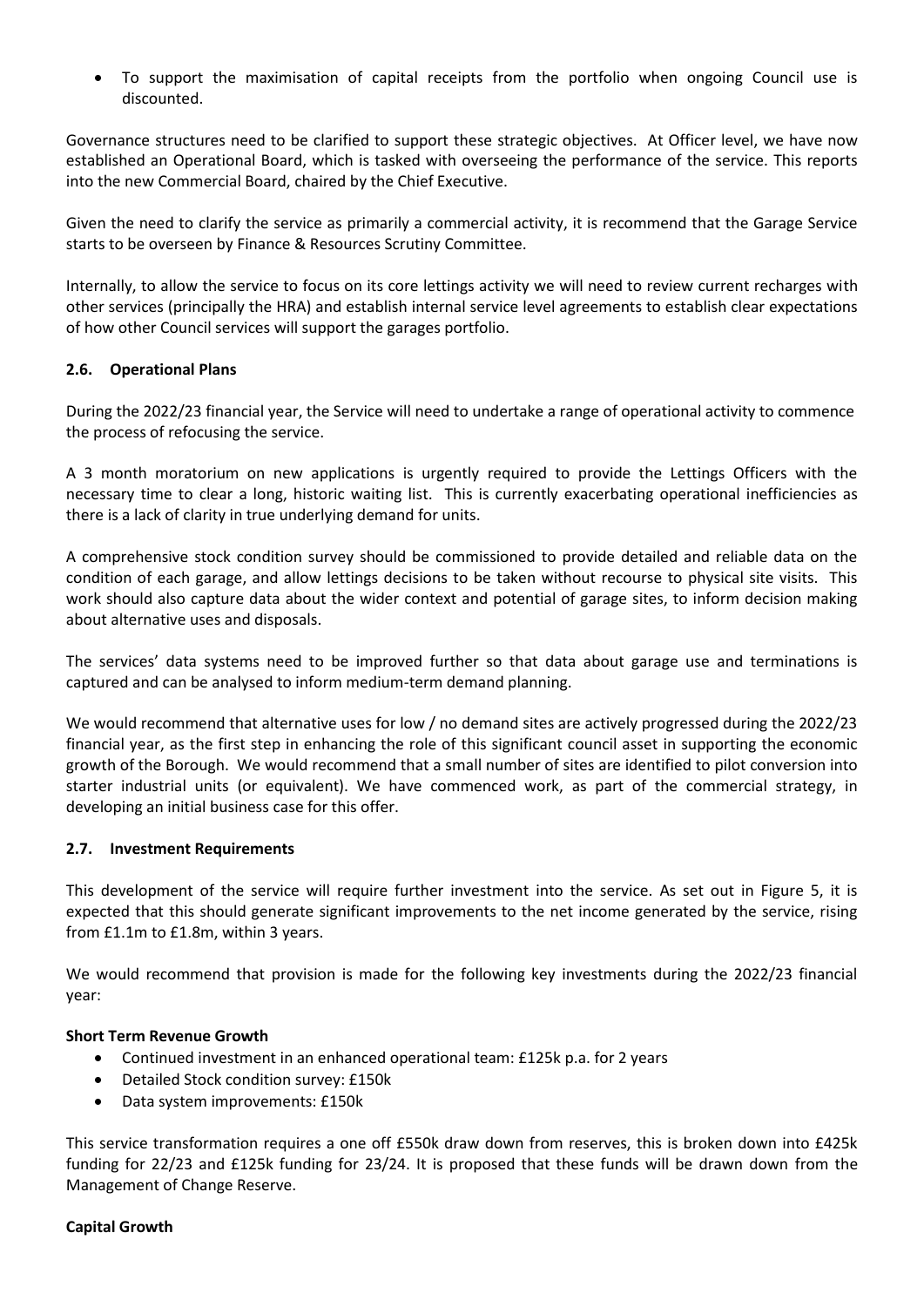Garage redevelopment/ Starter-industrial unit pilots: £500k

## **Financing**

To finance this capital investment, we would recommend that a small number of disposals are made early in the new financial year, the additional receipts received over and above existing expectations can be used to fund this investment.

This approach will make the Garage future investment strategy self-financing and reduce the need for additional council capital financing in the medium term. It will also establish an important principle that a service which is primarily focused on generating income finances service development from its own assets.

#### **3 Options and alternatives considered**

The primary alternative to these proposals would be to allow the service to return to a team of 1 lettings officer, and continue operations with limited data and effectiveness. For the reasons set out above, this would lead to sustainment of high void rates, loss of income to the Council, and significant opportunity costs.

An alternative approach which could be considered would be to transfer the garages portfolio to a management company through the letting of a contract. Whilst this has not been market tested, the lack of good quality stock condition data is likely to act as a significant constraint on this approach and the willingness of a commercial operator to assume responsibility for letting the stock.

#### **4 Consultation**

Relevant consultation will be undertaken when proposals are developed for alternative uses of specific garages sites. At the moment, the main focus of this report is strengthening the internal operation of the garage portfolio.

#### **5 Financial and value for money implications:**

The current level of voids across the garages portfolio represents significant opportunity cost, in both financial and neighbourhood development terms. The proposals set out will enable the Council to achieve better utilisation from this capital asset, whilst enabling alternative uses for vacant sites to be implemented.

The council's MTFS will be reviewed and reported back to members in the summer and the impact of this proposed strategy will be incorporated in the review of MTFS assumptions.

#### **6 Legal Implications**

There are not considered to be any significant legal implications arising from these recommendations.

#### **7 Risk implications:**

There are two main risks associated with these proposals. The lack of good quality service data makes it hard to project medium-term demand for the garage portfolio with confidence. The proposals set out here are intended to start to reduce this risk and to commence diversification of the portfolio into uses beyond lettings to residents for parking purposes.

Secondly, there is a risk that a full stock condition survey might identify significant issues with the stock and associated investment requirements. This is a latent risk which the Council already holds and, again, these proposals are intended to start to reduce this risk by enabling longer-term asset management planning to commence.

#### **8 Equalities, Community Impact and Human Rights:**